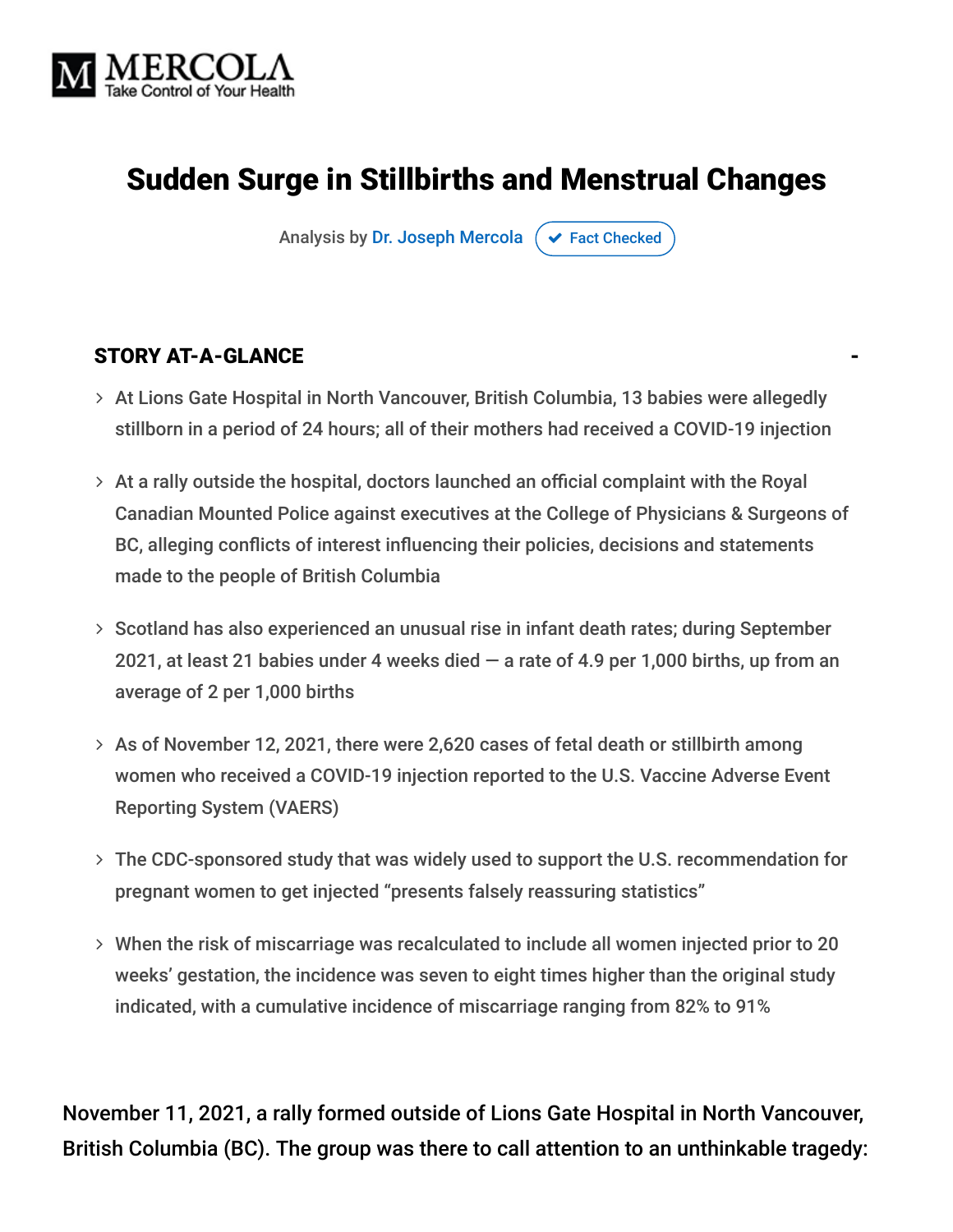13 babies were reportedly stillborn at the hospital in a period of 24 hours. All of their mothers had received a COVID-19 injection. 1

In a typical month, there may be one stillborn baby at the hospital, one of the protestors said, making the 13 stillbirths highly unusual. The only reason the deaths came to light was because several doulas came forward, detailing the events.

Vancouver Coastal Health has disputed the reports of stillbirths at Lions Gate Hospital, stating, "There is no truth to this claim … There has been no notable change to the incidence of stillbirths in the VCH region throughout the COVID-19 pandemic." 2

However, after speaking with police outside of the hospital, Dr. Daniel Nagase and Dr. Mel Bruchet started an official investigation, and Nagase launched an official complaint with the Royal Canadian Mounted Police against executives at the College of Physicians & Surgeons of BC, alleging conflicts of interest influencing their policies, decisions and statements made to the people of British Columbia. 3

If any of the executives hold stocks, bonds or mutual funds, for instance, that gain value with increased sales of pharmaceuticals, Nagase said, then that's a conflict of interest that should have been declared. The implication is that it can also influence their likelihood of further investigating the unusual number of stillbirths that occurred at the hospital, particularly in relation to the COVID-19 jab that their mothers received.

### Spike in Newborn Baby Deaths in Scotland

Scotland has also experienced an unusual rise in infant death rates. During September 2021, at least 21 babies under 4 weeks old died  $-$  a rate of 4.9 per 1,000 births. The average death rate among newborns in Scotland is about 2 per 1,000 births. 4

Public Health Scotland (PHS), which is investigating the deaths, stated, "Exceeding the upper control limit indicates there is a higher likelihood that there are factors beyond random variation that may have contributed to the number of deaths," adding that there was "currently no indication of links between these deaths and Covid-19 infection." 5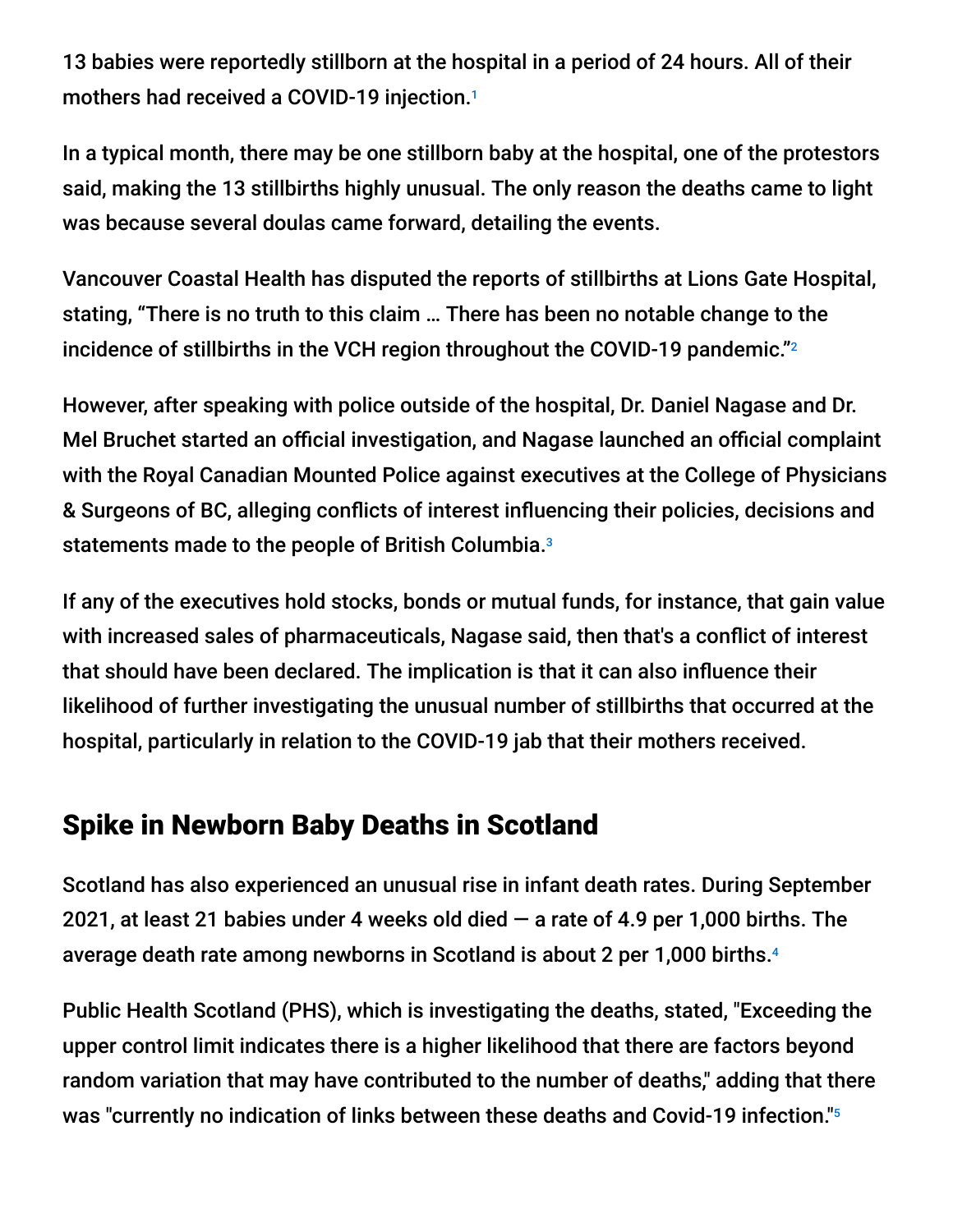It's unclear whether the COVID-19 injection in pregnant women will be evaluated as a contributing or causative factor, though it absolutely should be.

PHS only said it was collaborating with the Scottish National Neonatal Network, the Maternity and Children Quality Improvement Collaborative and the Scottish Government "to understand any possible contributing factors to the most recent infant mortality patterns, and to incorporate findings into existing prevention and improvement work." 6

## Fetal Deaths, Stillbirths Skyrocket in Injected Women

As of November 12, 2021, there were 2,620 cases of fetal death or stillbirth among women who received a COVID-19 injection reported to the Vaccine Adverse Event Reporting System (VAERS).<sup>7</sup> Health Impact News ran the same VAERS search, but this time excluded COVID-19 injections — to look for fetal deaths in women who had been vaccinated with any vaccine other than a COVID-19 jab over the last 30+ years. They found: 8

*"We are currently on pace to see a yearly total of 2,838 recorded fetal deaths following COVID-19 shots, while the yearly average of recorded fetal deaths following the vaccination of pregnant women for the past 30 years has been an average of 74 fetal deaths per year."*

Health officials are adamant that pregnant women get a COVID-19 injection, but the data don't support its safety. The CDC-sponsored study<sup>9</sup> published in The New England Journal of Medicine (NEJM) that was widely used to support the U.S. recommendation for pregnant women to get injected was corrected in October 2021, with the correction stating: 10

*"In the table footnotes, the following content should have been appended to the double dagger footnote:*

*"No denominator was available to calculate a risk estimate for spontaneous abortions, because at the time of this report, follow-up through 20 weeks was not yet available for 905 of the 1224 participants vaccinated within 30 days*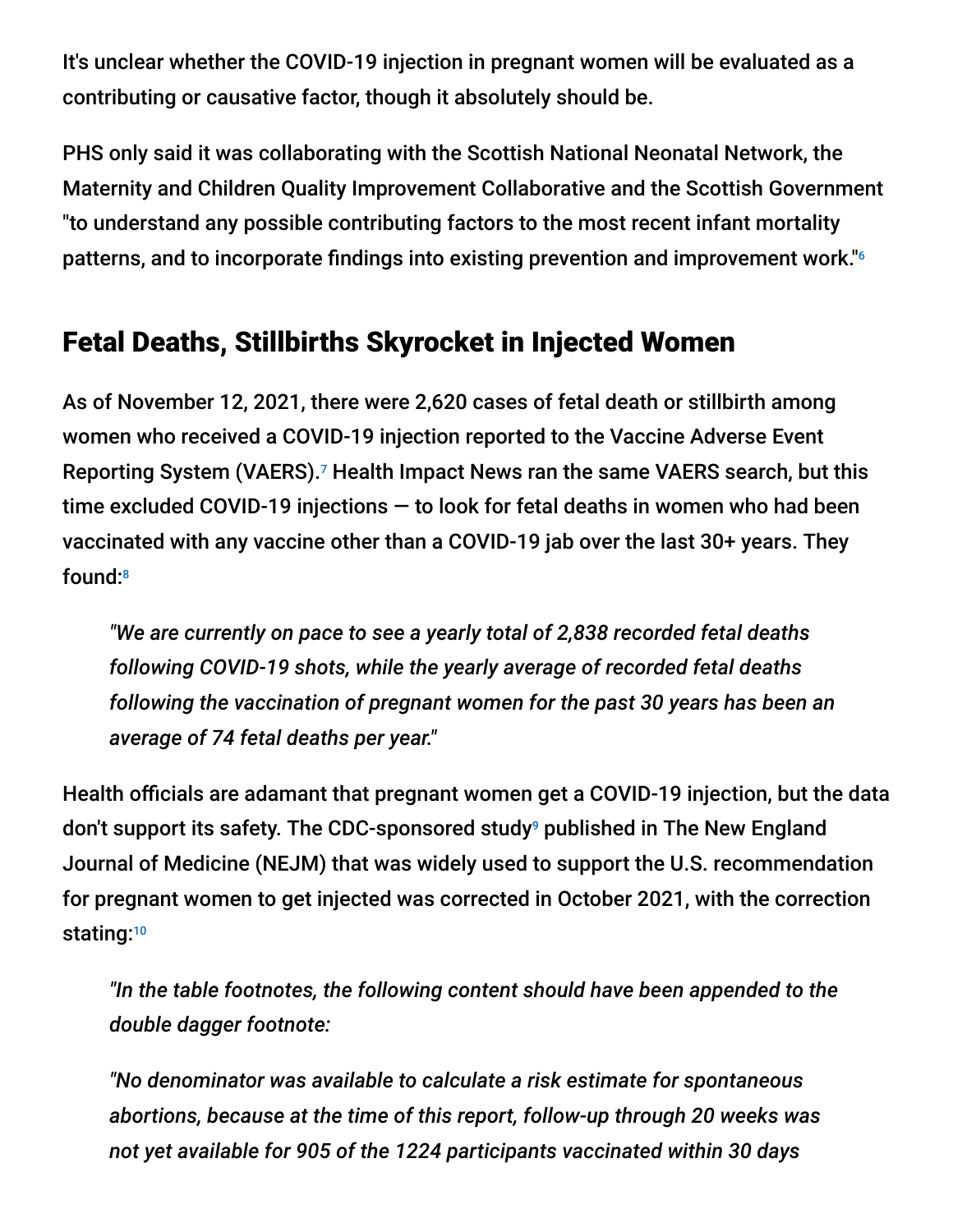*before the first day of the last menstrual period or in the first trimester. Furthermore, any risk estimate would need to account for gestational week– specific risk of spontaneous abortion."*

### Data Used to Support COVID-19 Shot in Pregnant Women Flawed

In a rapid communication from the Institute for Pure and Applied Knowledge (IPAK), Aleisha Brock, Ph.D. of New Zealand, and Simon Thornley, Ph.D., a senior lecturer in the section of epidemiology and biostatistics at the University of Auckland, explained that the NEJM study "presents falsely reassuring statistics related to the risk of spontaneous abortion in early pregnancy, since the majority of women in the calculation were exposed to the mRNA product after the outcome period was defined (20 weeks' gestation)." 11

When the risk of spontaneous abortion, or miscarriage, was recalculated based on the cohort that was injected prior to 20 weeks' gestation, the incidence of miscarriage was seven to eight times higher than the original study indicated, with a cumulative incidence of miscarriage ranging from 82% to 91%. According to the IPAK report:<sup>12</sup>

*"The study indicates that at least 81.9% (≥ 104/127) experienced spontaneous abortion following mRNA exposure before 20 weeks, and 92.3% (96/104) of spontaneous abortions occurred before 13 weeks' gestation. This is a very high proportion of pregnancy loss observed in those exposed to the mRNA vaccination before 20 weeks' gestation, ranging from 81.9–91.2% …*

*The authors' interpretation of no difference in the observed incidence of pregnancy loss in those who received their first mRNA vaccine before 20 weeks' gestation compared to baseline must be questioned.*

*In light of these findings, key policy decisions have been made using unreliable and questionable data. We conclude that the claims made using these data on the safety of exposure of women in early pregnancy to mRNA-based vaccines to prevent COVID-19 are unwarranted and recommend that those policy decisions be revisited."*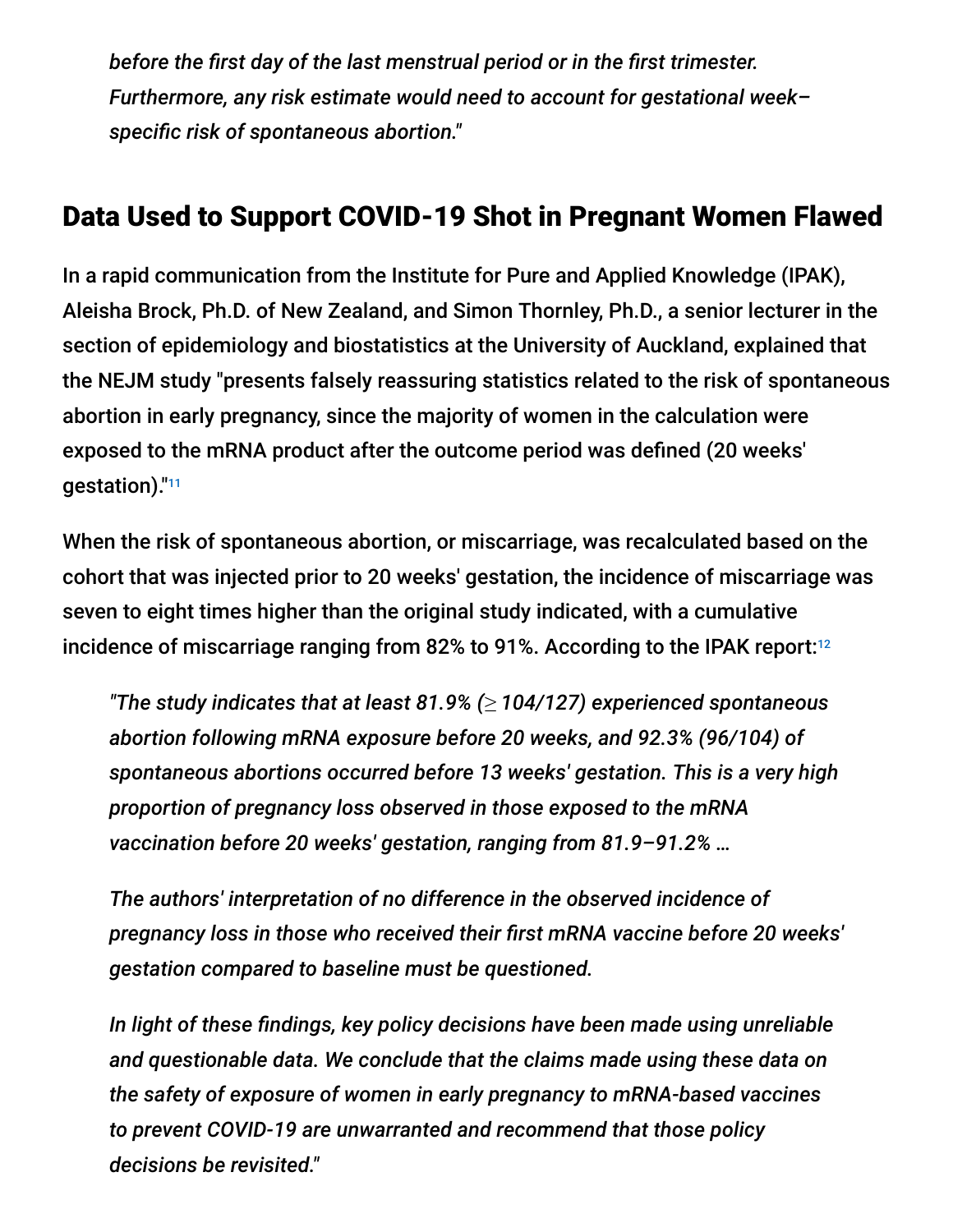## Calls for Immediate Withdrawal of mRNA Shots

Not only does the IPAK data show COVID-19 injections prior to 20 weeks are unsafe for pregnant women, but 12.6% women who received it in the 3rd trimester reported Grade 3 adverse events, which are severe or medically significant but not immediately lifethreatening. Another 8% also reported a fever of 38 degrees C (100.4 degrees F), which can lead to miscarriage or premature labor. 13

Further, the study follow-up only continued for 28 days after birth, meaning the longterm effects of prenatal exposure to babies is unknown. The many concerns of mRNA COVID-19 injections during pregnancy and breastfeeding include transmission of mRNA and spike protein across the placenta and through breast milk, as well as the inhibition of synctyin-1, a protein essential for cell fusion and placental development.

Pregnant women were excluded from the mRNA injection clinical trials, but a Pfizer-BioNTech rat study revealed the injection more than doubled the incidence of preimplantation loss and also led to a low incidence of mouth/jaw malformations, gastroschisis (a birth defect of the abdominal wall) and abnormalities in the right-sided aortic arch and cervical vertebrae in the fetuses. 14

Together, IPAK believes the data are compelling enough to withdraw the shots for vulnerable populations. Noting their advice in boldface, they say: 15

*"Considering the evidence presented here, we suggest the immediate withdrawal of mRNA vaccine use in pregnancy (Category X) and those breastfeeding, alongside the withdrawal of mRNA vaccines to children or those of child-bearing age in the general population, until more convincing data relating to the safety and long-term impacts on fertility, pregnancy and reproduction are established in these groups."*

### Vaccine Researcher: Menstrual Changes Related to Shot

Women across the U.S. have reported changes in their menstrual cycles following COVID-19 shots. Changes include heavier, earlier and more painful periods, $16$  as well as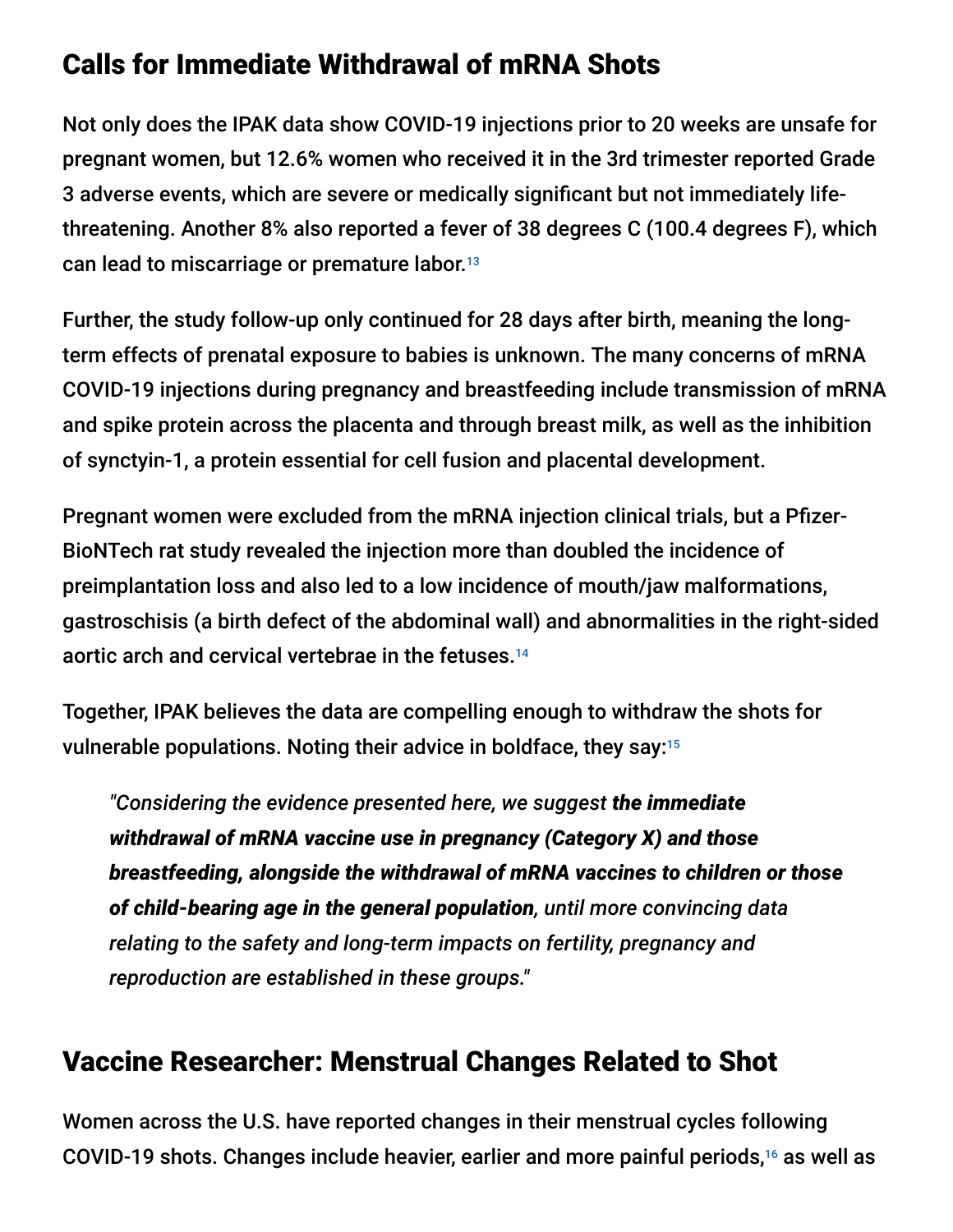unexpected breakthrough bleeding or spotting among women on long-acting contraception or those who are postmenopausal and hadn't had a period in years or even decades.<sup>17</sup> Health officials have tried to brush off the reports, but they've become too numerous to ignore.

Gunnveig Grødeland, a Norwegian vaccine researcher with the University of Oslo and Oslo University Hospital, told TV2.no, "There are sufficient numbers of women who are experiencing changes, not just in Norway, but also abroad, to make it likely that this is connected to the vaccine." 18,19

The Norwegian Institute of Public Health (NIPH) is currently studying menstrual bleeding in 60,000 Norwegian women aged 11 to 80 years to explore whether irregularities are linked to COVID-19 injections.

"We cannot rule out that there is a connection between these menstrual irregularities and the vaccine. We take these reports seriously and are doing a thorough job in order to study possible correlations," Lill Trogstad with the NIPH told TV2.no. 20

Kate Clancy, a human reproductive ecologist and associate professor of anthropology at the University of Illinois Urbana-Champaign, and Katharine Lee, a biological anthropologist studying women's health at Washington University School of Medicine in St. Louis, also have more than 140,000 reports from those who've had changes in their period following COVID-19 injections, which they're formally documenting in an openended study.<sup>21</sup>

Another 30,000 reports of period changes following the jabs have been reported to the U.K.'s regulator.<sup>22</sup> The implication is that the shots could be having an effect on fertility, but officials have been quick to deny such a link.

However, in an editorial published in the BMJ, Victoria Male, a lecturer in reproductive immunology at Imperial College London, stated that when it comes to menstrual changes after COVID-19 shots, "A link is plausible and should be investigated." 23 According to Male: 24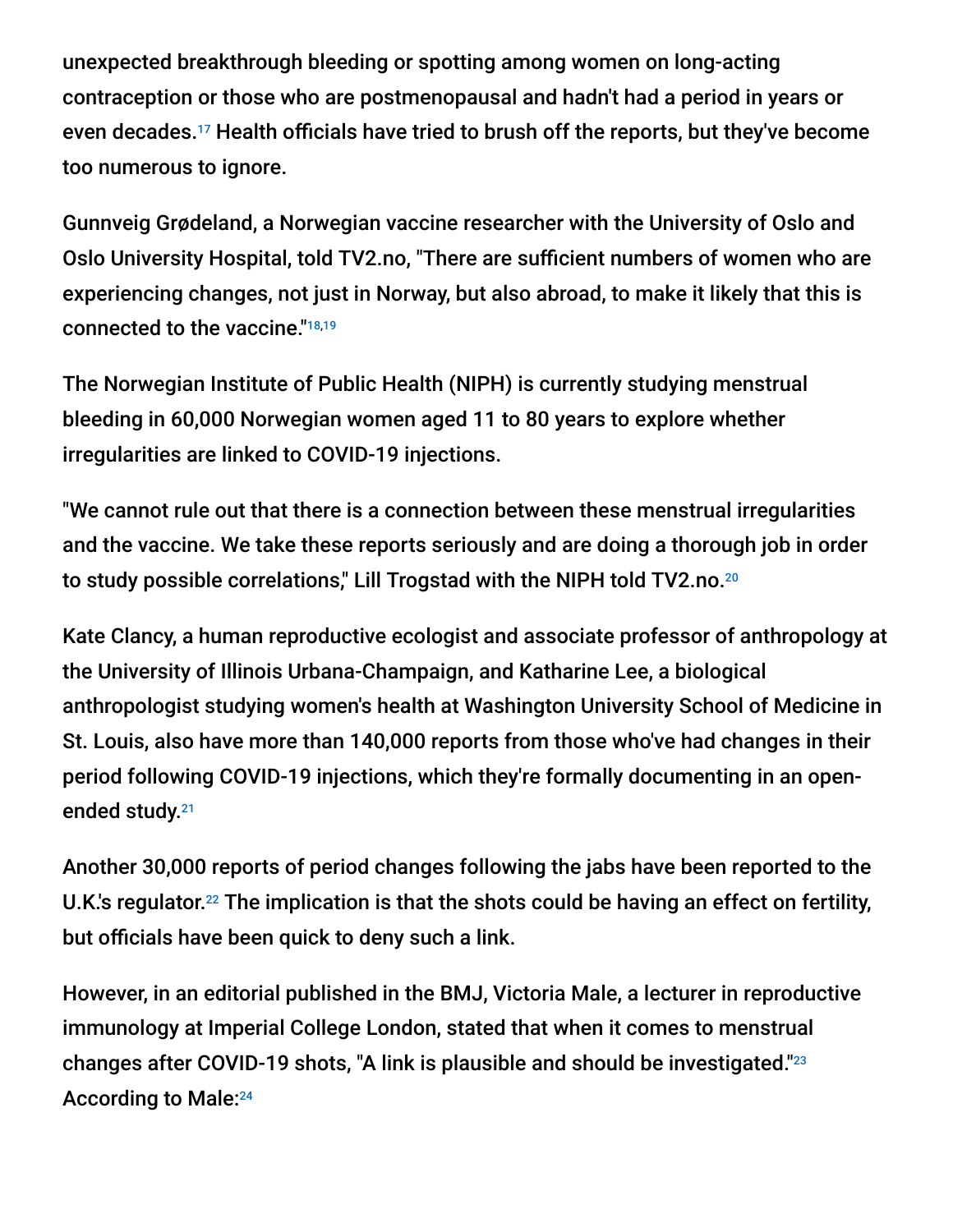*"Menstrual changes have been reported after both mRNA and adenovirus vectored covid-19 vaccines, suggesting that, if there is a connection, it is likely to be a result of the immune response to vaccination rather than a specific vaccine component. Vaccination against human papillomavirus (HPV) has also been associated with menstrual changes.*

*… Biologically plausible mechanisms linking immune stimulation with menstrual changes include immunological influences on the hormones driving the menstrual cycle or effects mediated by immune cells in the lining of the uterus, which are involved in the cyclical build-up and breakdown of this tissue. Research exploring a possible association between covid-19 vaccines and menstrual changes may also help understand the mechanism."*

#### You Can't Make an Informed Decision Without the Facts

At this time, women aren't being warned about the potential risks for miscarriage, menstrual irregularities and even fertility that have been uncovered. But it's an urgent matter that must be investigated so people can make an informed decision before consenting to an injection that could have serious reproductive effects.

It should be widely known, however, that Janci Chunn Lindsay, Ph.D., a prominent toxicologist and molecular biologist who works with M.D. Anderson Cancer Center-Houston, spoke at the CDC's Advisory Committee on Immunization Practices meeting April 23, 2021.

The focus of the meeting was blood clotting disorders following COVID-19 shots, and Lindsay spoke during the public comment period, calling for "all gene therapy vaccines" to "be halted immediately due to safety concerns on several fronts," including fertility. $^{25}$ Lindsay warned that severe red flags exist that an entire generation could be at risk of sterilization if COVID-19 shots aren't stopped until more research is conducted: 26

*"We simply cannot put these [vaccines] in our children who are at .002% risk for Covid mortality, if infected, or any more of the child-bearing age population without thoroughly investigating this matter. [If we do], we could potentially*